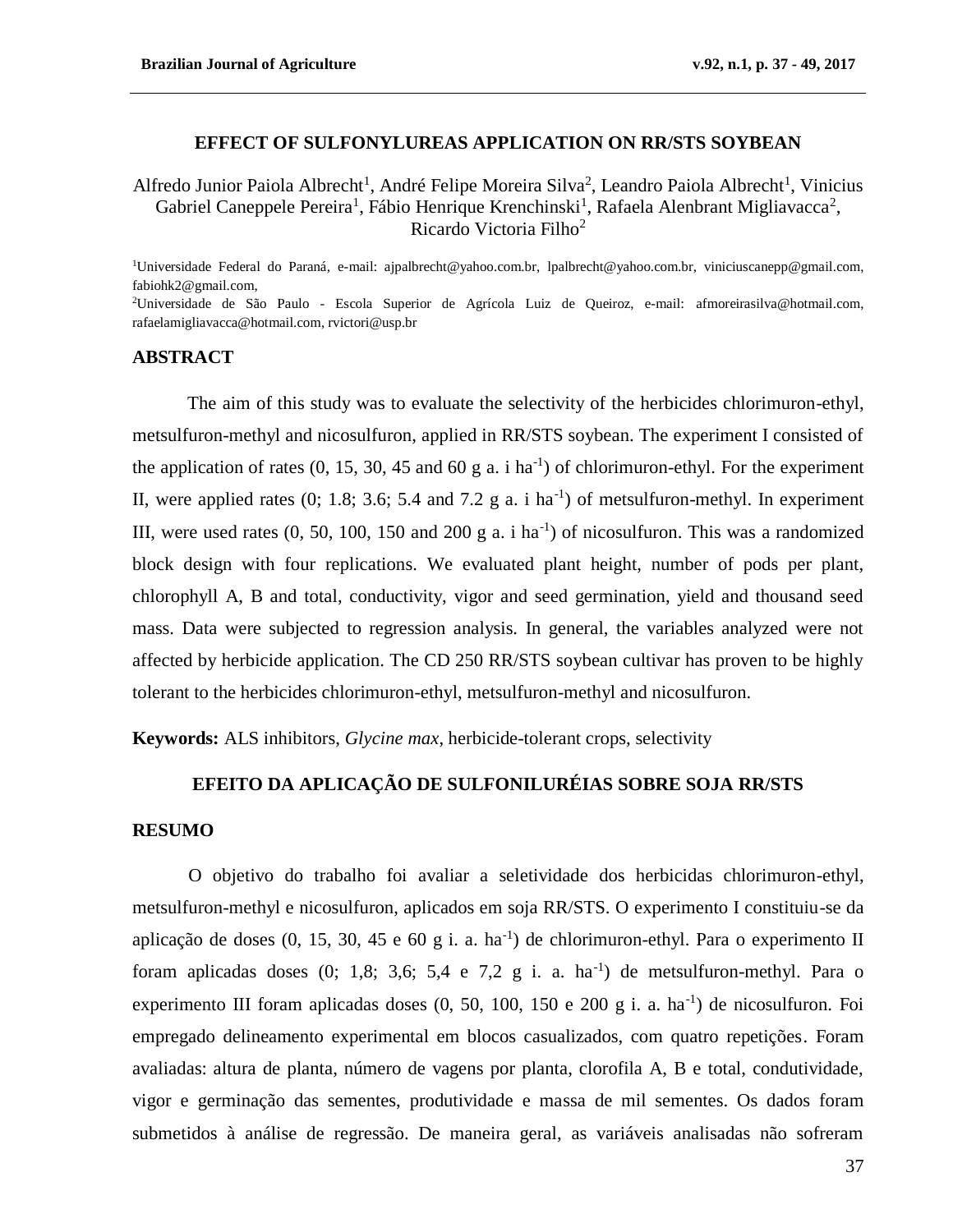influência pela aplicação dos herbicidas. O cultivar de soja CD 250 RR/STS apresentou-se tolerante aos herbicidas chlorimuron-ethyl, metsulfuron-methyl e nicosulfuron.

**Palavras-chave:** Culturas tolerantes a herbicidas, *Glycine max*, inibidores da ALS, seletividade

#### **INTRODUCTION**

It is remarkable the growth of areas occupied by soybean crops in Brazil; in the 2015/2016 growing season, it reached 32.18 million hectares (COMPANHIA NACIONAL DE ABASTECIMENTO - CONAB, 2016). Another important aspect is that RR (Roundup Ready) soybean crops corresponded to 93.5% of the total soybean area in Brazil in the 2014/2015 season (CÉLERES, 2015).

Considering the role of the soybean complex in the world scenario, the researches aimed at increasing the quality and quantity produced of this grain are intense. This has required the constant reformulation and adaptation of technologies and management, as a more adequate positioning of the herbicide glyphosate, in addition to the emergence of new technologies.

Sulfonylurea-tolerant soybean (STS) is not a transgenic crop as it has been developed through the seed mutagenesis technique using the ethyl methanesulfonate (EMS) alkylating agent, which is an agent that does not cause mutation by insertion into the DNA, but by the modification of the already present base, by introducing an alkyl radical. In this case an ethyl, often in the nitrogenous base Guanine (ROGOZIN et al., 2001).

Mutant seeds of the 'Williams 82' soybean cultivar were selected according to tolerance to chlorsulfuron sulfonylurea. Thus, the soybean cultivar W20 was developed, which presented a high degree of tolerance, in post and pre-emergence, for some sulfonylureas. Research has shown that this characteristic is determined by a semi-dominant allele that has been designated Als1. Studies such as these are of fundamental importance to identify other mutations, and consequently to increase the tolerance of these soybean cultivars to sulfonylureas and other ALSinhibiting herbicide families (SEBASTIAN et al., 1989; GHIO et al., 2013; WALTER et al., 2014). STS cultivars tolerate up to four times higher rates of chlorimuron-ethyl than those recommended for non-tolerant cultivars, without significant damage (COODETEC, 2011; ROSO & VIDAL, 2011).

The chemical group of sulfonylureas was discovered and initially developed by Du Pont de Nemours & Company in 1975 and the first commercial product was chlorsulfuron in 1981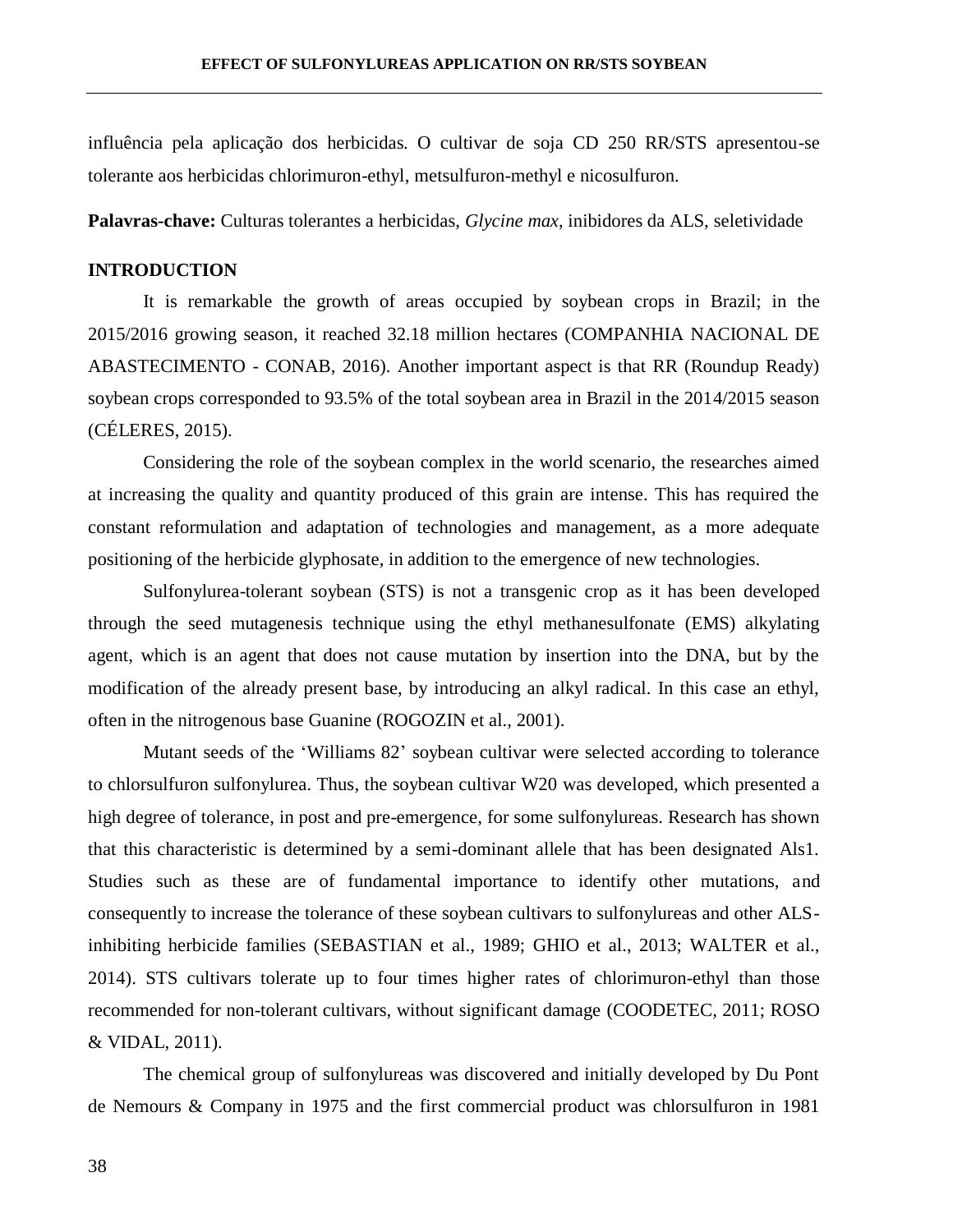(OLIVEIRA JR, 2011). Herbicides of this group act via inhibition of acetolactate synthase (ALS), irreversibly. ALS is the initial biosynthesis enzyme of the branched-chain amino acids valine, leucine and isoleucine, catalyzing two parallel reactions, pyruvate condensation, to form acetolactate; and condensation of pyruvate with 2-oxybutyrate, to form acetohydroxybutyrate (EBERLEIN et al., 1997). These amino acids, valine, leucine and isoleucine, are required for the production of new cells and also for essential components in proteins (VIDAL, 1997; ZHOU et al., 2007).

Sulfonylureas mainly control dicotyledonous weeds but some molecules demonstrate good action against grasses. Thus, they are widely used to control weeds in wheat, rice, soybean, barley, cotton, potato and corn crops (BROWN, 1990; ZHOU et al., 2007).

In this way, the goal of the present work was to evaluate the selectivity of three herbicides of the sulfonylurea group: chlorimuron-ethyl, metsulfuron-methyl and nicosulfuron applied in post-emergence (V4) of the CD 250 RR/STS soybean cultivar.

# **MATERIAL AND METHODS**

Three experiments were carried out in production area, in the municipality of Marialva (north central region of the state of Paraná), in the 2011/12 growing season. According to Köppen climate classification, the predominant climatic type is Cfa – mesothermal humid subtropical. This type of climate is characterized by the predominance of hot summers, low frequency of severe frosts and a tendency of rainfall concentration in the summer (INSTITUTO AGRONÔMICO DO PARANÁ – IAPAR, 1987).

Fertilization practices, crop planting and phytosanitary management were carried out according to the recommendations of Empresa Brasileira de Pesquisa Agropecuária – EMBRAPA (2011). Fertilization was carried out to amend the soil, considering the extraction of the crop. And all plots were kept free of weed interference, by manual weeding.

The cultivar CD 250 RR/STS was used, with indeterminate growth habit, relative maturity group 5.5, resistance to frogeye leaf spot, powdery mildew and stem canker. It is adapted to the southern region of Brazil, Paraguay and regions of the states of Mato Grosso do Sul and São Paulo, with recommended sowing from September 20<sup>th</sup> to December 10<sup>th</sup> and plant population of  $200$  to 300 thousand plants ha<sup>-1</sup> (COODETEC, 2012).

Experiment I consisted of the application of increasing rates (0, 15, 30, 45 and 60 g a. i. ha<sup>-1</sup>) of the herbicide chlorimuron-ethyl. For the experiment II, rates of metsulfuron-methyl (0,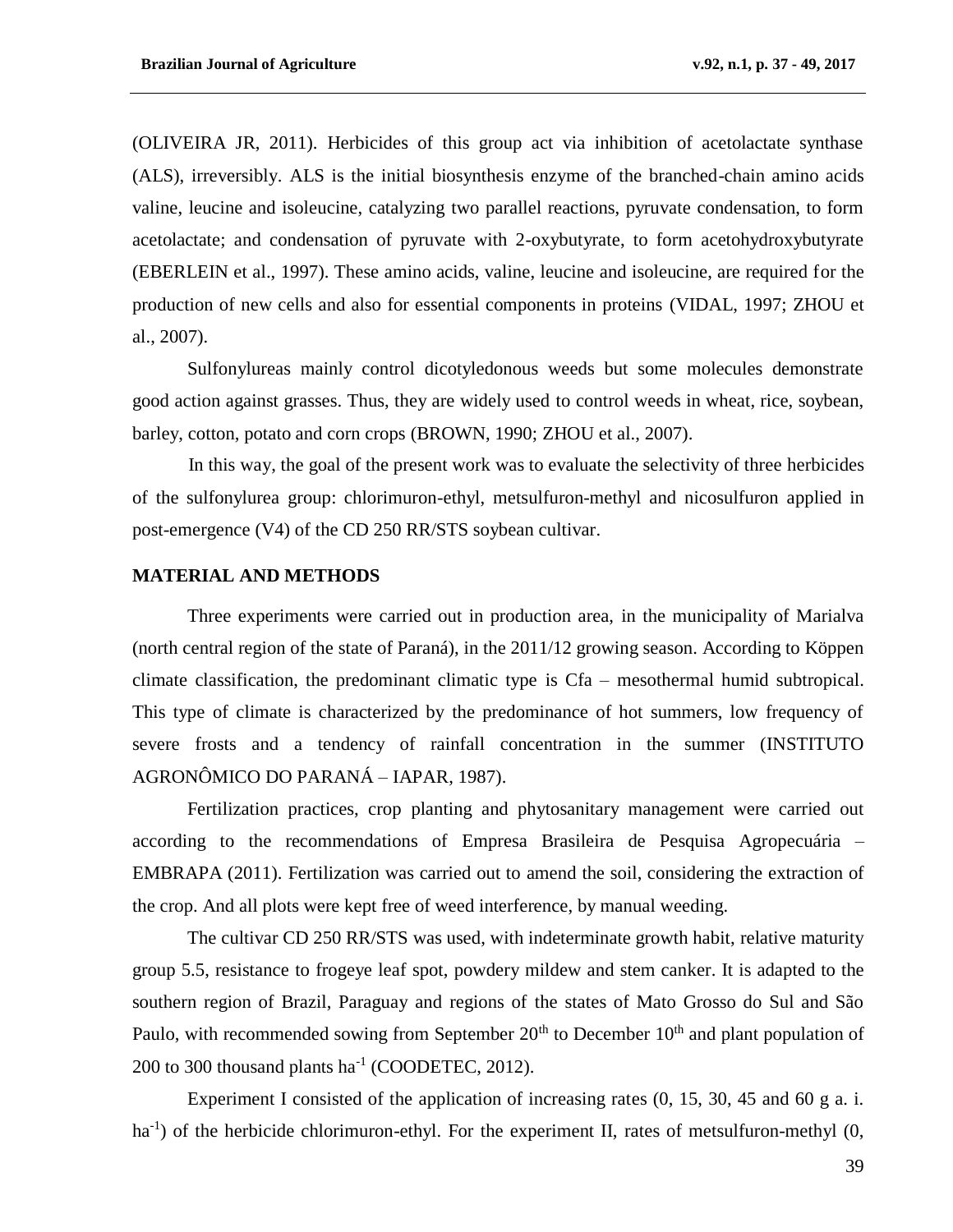1.8, 3.6, 5.4 and 7.2 g a. i. ha<sup>-1</sup>) were applied. While for experiment III, were used the application of five increasing rates  $(0, 50, 100, 150, 100, 200, g \text{ a. i. ha}^{-1})$  of the herbicide nicosulfuron. For the three experiments the sowing was performed in the first week of November 2011, and the harvest in the last week of February 2012.

The experimental design used in the three experiments was the randomized blocks design, with four replications. The experimental units consisted of 5 m long plots and six soybean rows, and the four central rows were considered the working area, disregarding the first and last meter of the plot.

Herbicides were applied with a  $CO<sub>2</sub>$  pressurized backpack sprayer with bar equipped with four spray nozzles, at a constant pressure of 2 Bar, a flow rate of 0.65 L min.<sup>-1</sup>, working at a height of 50 cm from the target, and at a speed of 1 m  $s^{-1}$ , reaching an applied strip of 50 cm wide per spray nozzle, and providing a spray volume of  $200 \text{ L} \text{ ha}^{-1}$ .

Crop injury was evaluated by means of visual evaluations which assigned percentage scores ranging from 0 to 100% to each experimental unit (where 0 is the absence of injuries and 100%, death of plants), considering, in this case, symptoms significantly visible in plants, according to their development (SOCIEDADE BRASILEIRA DA CIÊNCIA DAS PLANTAS DANINHAS - SBCPD, 1995). This evaluation was performed at 7, 14, 21 and 28 days after application (DAA).

Variables related to agronomic performance (plant height, number of pods per plant, yield, and 100-seed mass) were evaluated.

The height was analyzed when the plants reached the R7 stage. For the determination of this variable, 10 plants were randomly selected in the working area of the plots, and measured using a millimeter ruler of wood, with the results expressed in centimeters. The number of pods per plant was evaluated at full maturity (stage R8) by manually counting the number of pods also in 10 plants randomly chosen in the working area of each plot.

Plants were harvested from the three central rows, discarding the first and last meter of the plot, totaling a harvested area of 4.05 m². The plants were at the R8 stage, that is, 95% of the pods had the typical mature pod color (FEHR et al., 1971). Pods were then threshed in an experimental thresher, cleaned with sieves and packed in paper bags for further analysis and evaluation. Grains produced in each plot had their mass measured and the moisture corrected to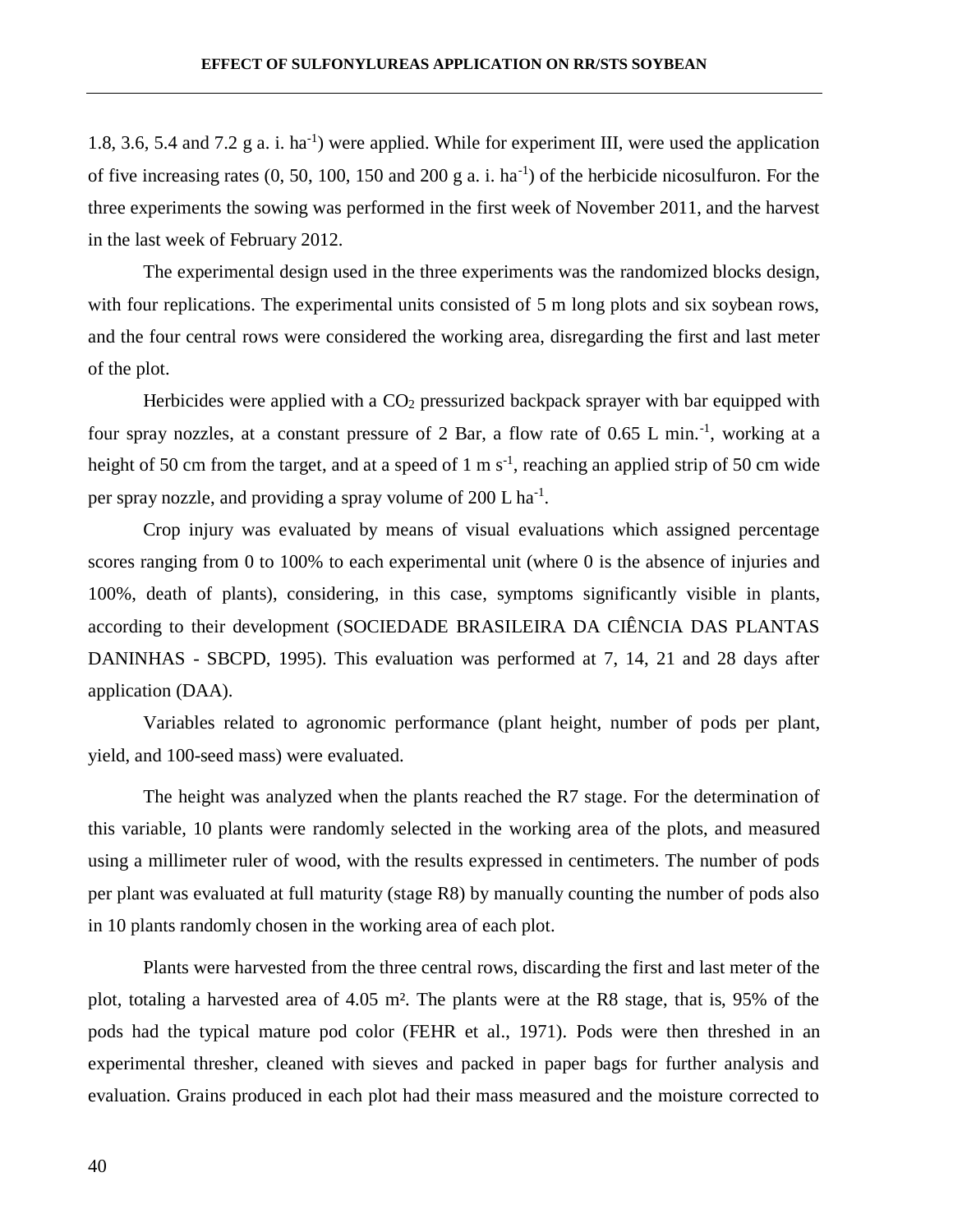13%, from these data we calculated the yield. For the 100-seed mass, the mass of two subsamples were determined per plot and the moisture corrected to 13%.

The content of chlorophyll A, B and total chlorophyll was also evaluated in the two main experiments when the soybean was at the R2 development stage using an electronic chlorophyll content meter (ClorofiLOG). This device measures the absorption of light by the leaf at specific wavelength, the Falker chlorophyll content is determined through the absorption ratios at the different frequencies; this value is highly correlated with laboratory measurements and considers the presence of chlorophyll A and B (FALKER, 2009).

Germination and vigor of seeds were evaluated according to Brasil (2009) and electric conductivity of seeds according to Loeffler et al. (1988). The germination test was performed using four sub-samples of 50 seeds per field repetition of each treatment, placed to germinate between three sheets of filter paper, moistened with demineralized water, in the proportion of three times the weight of the dry paper. Rolls were made and taken to a germinator chamber set to maintain a constant temperature of 25°C. The evaluation was performed eight days after assembling the test, computing the percentage of normal seedlings obtained. The seed vigor test was analyzed in conjunction with the germination test, computing the percentage of normal seedlings obtained on the fifth day after assembling the test.

The electrical conductivity test was performed using four replicates of 50 seeds per field repetition of each treatment. The sub-samples were weighed on a precision scale, accurate to three decimal places. Then, they were soaked in a container with 75 mL distilled water and then kept in a germinator set at 25°C for 24 hours. After the period of the test, the electrical conductivity of the soaking solution was measured in a conductivity bridge (conductivity meter) with a constant electrode sensor 1.0. The result obtained in the conductivity meter was divided by the mass of each sub-sample, and the final result was expressed in  $dS$  m<sup>-1</sup>. After met the basic assumptions for the analysis of variance, data were subjected to regression analysis ( $p < 0.05$ ), according to Pimentel-Gomes and Garcia (2002).

## **RESULTS AND DISCUSSION**

For the variables analyzed in experiment I, it was not possible to set a linear regression model for any of these variables according to the observed criteria (biological explanation,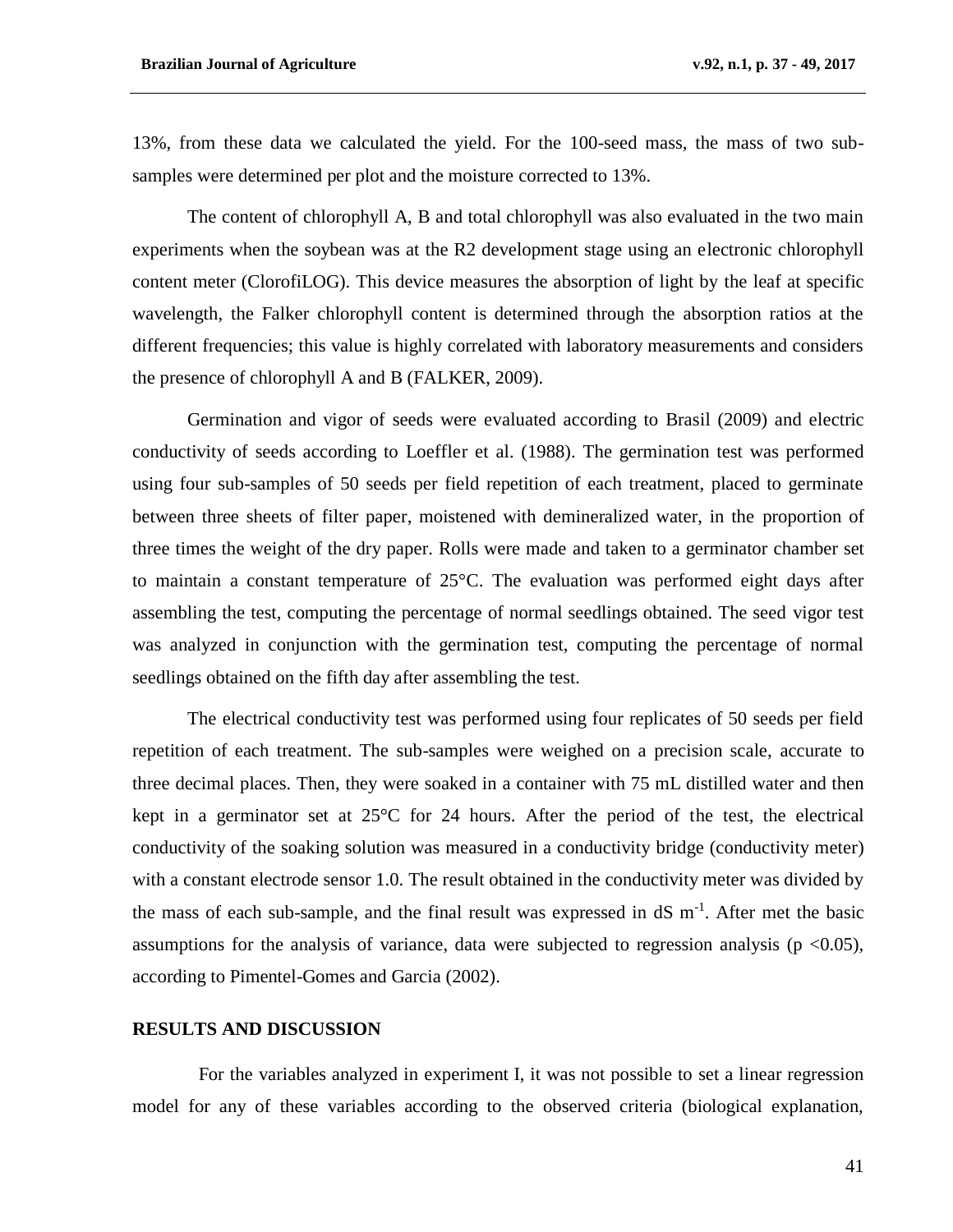significant regression, non-significant regression deviations, coefficient of determination and residual analysis).

These results demonstrate the tolerance of the CD 250 RR/STS soybean cultivar to chlorimuron-ethyl, applied in post-emergence  $(V4)$  up to a dose of 60 g a. i. ha<sup>-1</sup> (Table 1). Figure 1 shows the rainfall and temperature distribution throughout the period of the experiment in the field.

These results corroborate partially those found by Merotto Jr. et al. (2000), who verified a certain tolerance of soybean cultivars to the application of some sulfonylureas even before the STS technology. Reddy & Whiting (2000) observed that the yield of the DP 3571 S soybean cultivar (sulfonylurea tolerant) was not negatively influenced by the application of chlorimuronethyl  $(22 \text{ g a. i.} \text{ ha}^{-1})$ , in sequential application in early and late post-emergence.

The same trend was found for the other variables analyzed in experiment I; none of them showed a significant difference at 5% probability ( $p \le 0.05$ ), which allowed the adequate fit of a regression model.

| Rates<br>$(g a. i. ha^{-1})^*$ | H     | <b>NPP</b> | Yield                           | SM    | $C$ loA $C$ loB |      | CloT  | EC                 | <b>VIG</b> | <b>GER</b> |
|--------------------------------|-------|------------|---------------------------------|-------|-----------------|------|-------|--------------------|------------|------------|
| $\Omega$                       | 64.50 | 18.79      | 1302.29                         | 11.33 | 30.30           | 8.52 | 38.83 | 163.30 54.00       |            | 60.00      |
| 15                             | 66.34 |            | 20.25 1249.40 11.47 30.68       |       |                 | 7.77 | 38.43 | 146.76 64.25       |            | 70.00      |
| 30                             |       |            | 66.34 21.54 1526.76 11.27 31.04 |       |                 | 8.03 |       | 39.05 153.90 54.75 |            | 64.00      |
| 45                             |       |            | 66.42 22.46 1459.65 11.64 31.33 |       |                 | 8.28 | 39.60 | 183.18 49.00       |            | 56.25      |
| 60                             | 66.79 | 21.29      | 1467.45 11.77                   |       | 29.89           | 7.47 | 37.33 | 166.17             | 50.00      | 59.75      |
| Mean                           | 66.08 | 20.87      | 1401.11                         | 11.50 | 30.65           | 8.01 | 38.65 | 162.66 54.40       |            | 62.00      |
| $C.V.$ (%)                     | 6.10  | 11.90      | 16.33                           | 5.01  | 4.35            | 6.23 | 4.17  | 30.58              | 39.02      | 30.39      |

**Table 1.** Response of the variables to the application of chlorimuron-ethyl (experiment I). Marialva, State of Paraná, 2011/12 growing season.

\*Grams of active ingredient per hectare.

H: plant height (cm), NPP: number of pods per plant<sup>-1</sup>, yield (kg ha<sup>-1</sup>), SM: 100-seed mass (g), CloA: chlorophyll A, CloB: chlorophyll B, CloT: total chlorophyll, EC: electrical conductivity (dS m<sup>-1</sup>), VIG: vigor (%) and GER: seed germination (%).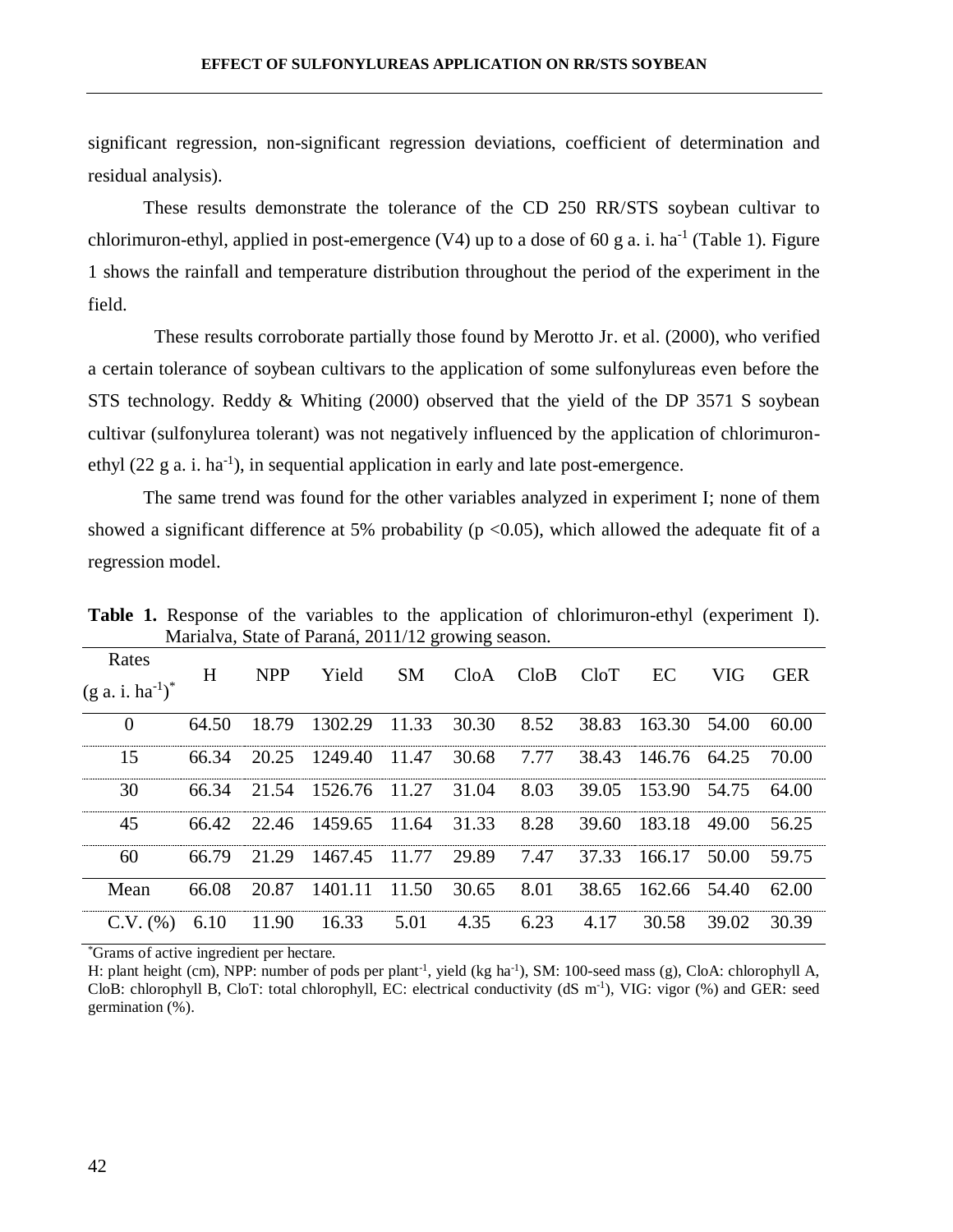

**Figure 1.** Rainfall, minimum average temperature and maximum average temperature for the period referring to the soybean crop cycle, in the municipality of Marialva, in the 2011/12 harvest. Source: INMET

For the application of metsulfuron-methyl rates, it was possible to fit a negative linear regression for the chlorophyll A, B and total, as shown in Figure 2, indicating minor injuries with increasing rates; these injuries were not perceived visually. However, the increase of rates of this herbicide did not significantly interfere with development and productivity, as well as with variables related to seed quality (Table 2).

With increasing rates of metsulfuron-methyl, there was a decline in chlorophyll in RR/STS soybean plants, demonstrating that high rates of this herbicide could cause injuries to the plant. Merotto Jr. et al. (2000) compared the tolerance of soybean cultivars to metsulfuron-methyl and found that even the cultivar tolerant to this herbicide showed yield at higher rates, which is related to the lower concentration of chlorophyll, causing chloroses.

Walker et al. (1994) analyzed soybean cultivars that showed tolerance to ALS inhibitors, and verified a decrease in initial plant growth at 10 days after application, but these plants recovered up at 21 and 30 DAA.

However, the low percentage of germination can be attributed to infestation of some fungi in seed storage, such as *Phomopsis* spp. and *Fusarium semitectum* (FRANÇA NETO & HENNING, 1992).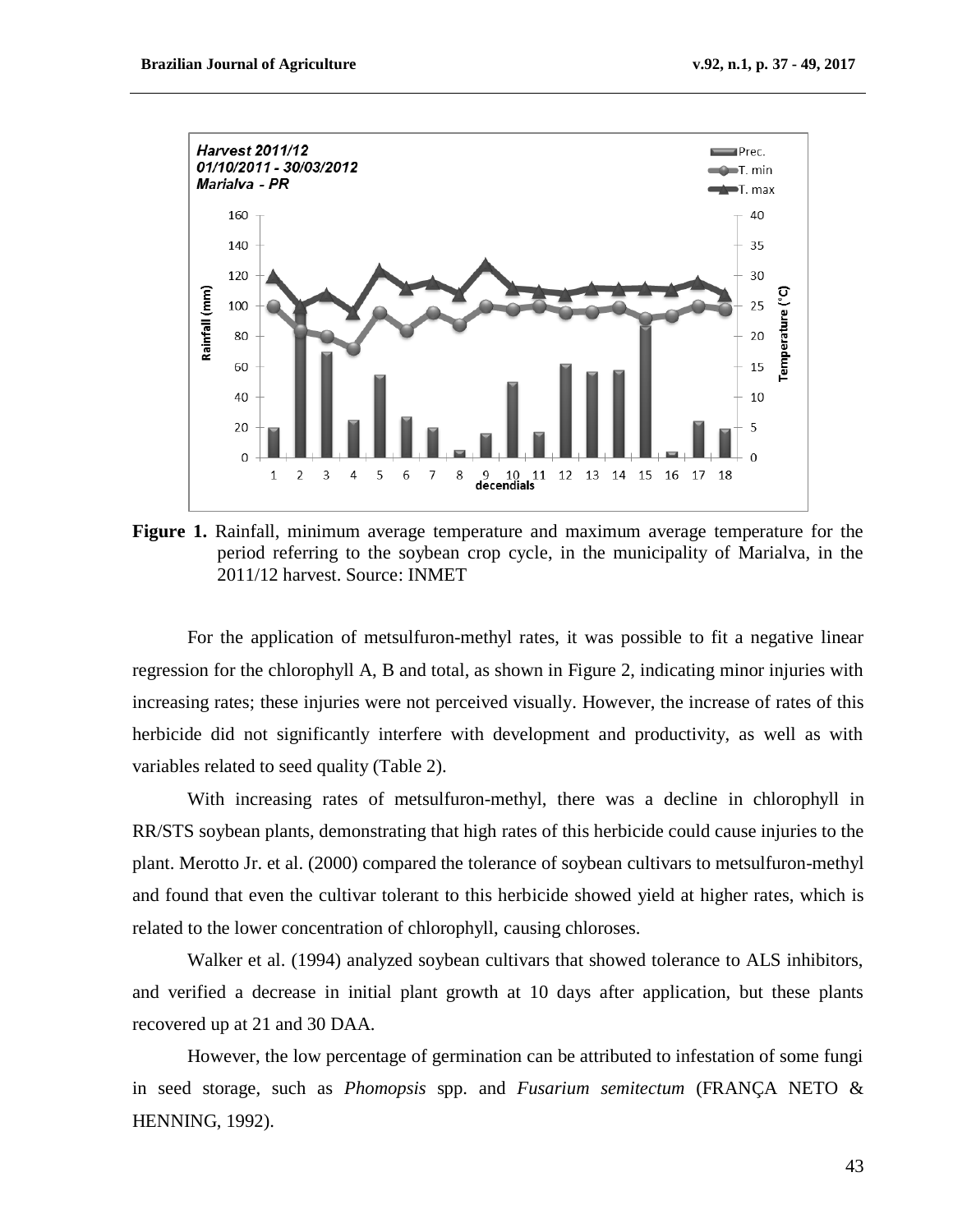

**Figure 2.** Variation in chlorophyll A (a), chlorophyll B (b) and total chlorophyll (c) of RR/STS soybean plants according to the application of rates of metsulfuron-methyl. Marialva, State of Paraná, 2011/12 growing season.

| Rates<br>$(g a. i. ha^{-1})^*$ | H     | <b>NPP</b> | Yield   | <b>SM</b> | CloA   | $C$ lo $B$ | CloT  |
|--------------------------------|-------|------------|---------|-----------|--------|------------|-------|
| $\overline{0}$                 | 68.58 | 23.59      | 1474.29 | 11.26     | 149.87 | 57.00      | 66.00 |
| 1.8                            | 71.88 | 24.33      | 1368.29 | 10.51     | 187.06 | 49.50      | 57.25 |
| 3.6                            | 68.38 | 24.34      | 1441.58 | 10.92     | 159.18 | 55.25      | 60.25 |
| 5.4                            | 65.71 | 22.68      | 1197.38 | 10.81     | 167.64 | 56.75      | 63.00 |
| 7.2                            | 67.38 | 22.67      | 1357.20 | 10.90     | 191.14 | 48.50      | 52.50 |
| Mean                           | 68.38 | 23.52      | 1367.75 | 11.08     | 170.98 | 53.40      | 59.80 |
| $C.V.$ $(\% )$                 | 4.32  | 12.94      | 15.22   | 6.31      | 21.44  | 33.85      | 28.48 |
|                                |       |            |         |           |        |            |       |

**Table 2.** Response of the variables to the application of metsulfuron-methyl (experiment II). Marialva, State of Paraná, 2011/12 growing season.

\*Grams of active ingredient per hectare.

H: plant height (cm), NPP: number of pods per plant<sup>-1</sup>, yield (kg ha<sup>-1</sup>), SM: 100-seed mass (g), CloA: chlorophyll A, CloB: chlorophyll B, CloT: total chlorophyll, EC: electrical conductivity (dS m<sup>-1</sup>), VIG: vigor (%) and GER: seed germination (%).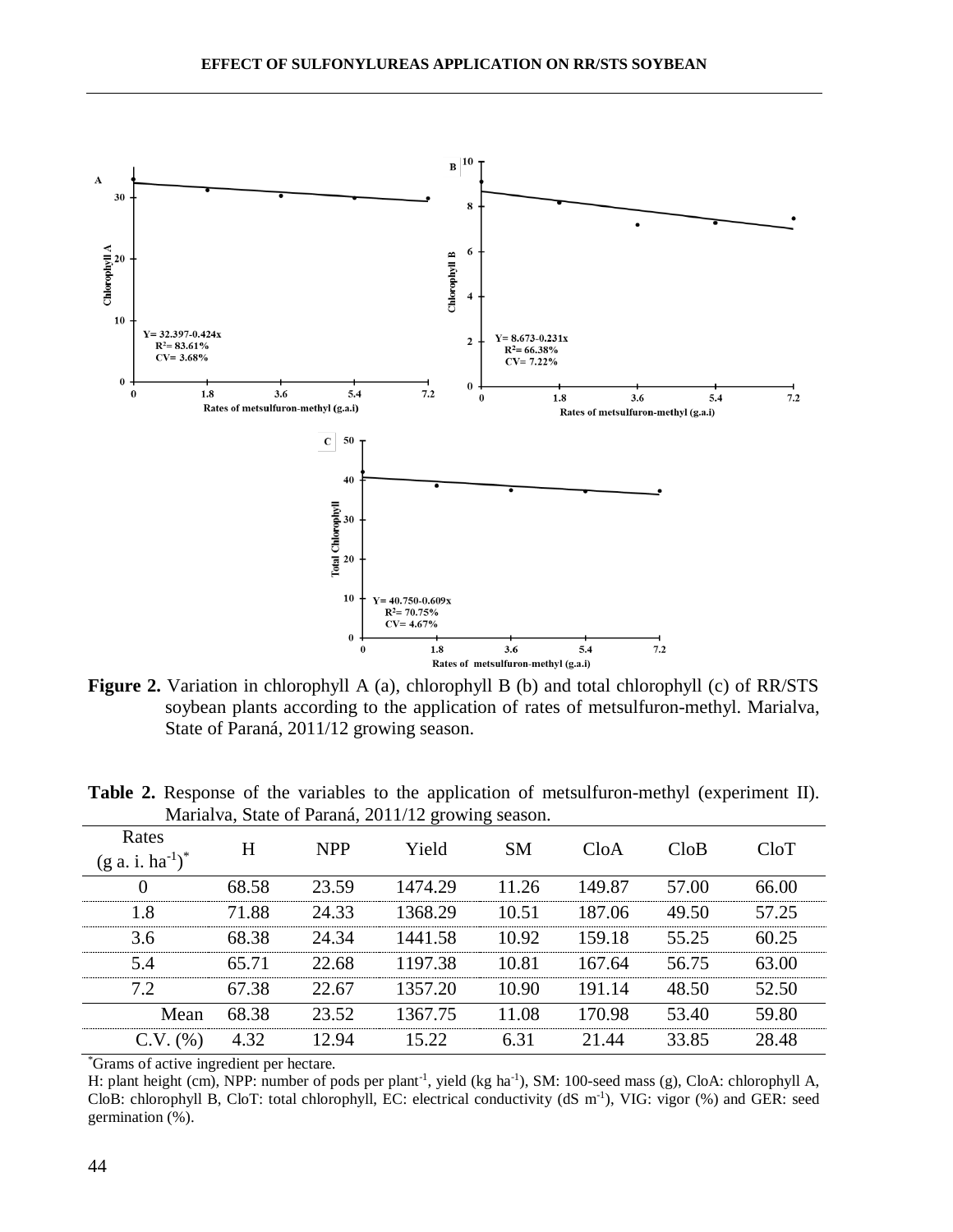When applied increasing rates of nicosulfuron, a positive linear regression was fit for electrical conductivity (Figure 3a), as well as a negative linear regression for vigor and seed germination (Figures 3b, c). However, for other variables analyzed in this experiment, it was not possible to fit a linear regression model for any of these variables according to the observed criteria (biological explanation, significant regression, non-significant regression deviations, coefficient of determination and residual analysis) (Table 3). These results demonstrate the tolerance of the CD 250 RR/STS soybean cultivar to the herbicide nicosulfuron, applied in a post-emergence  $(V4)$  up to a dose of 200 g i. a. ha<sup>-1</sup>.

Manley et al. (2001) verified injuries in the cultivars W20 STS, Asgrow 9122 STS, Asgrow 3200 STS, Asgrow 4045 STS, caused by the application of nicosulfuron  $(35 \text{ g i. a. ha}^{-1})$ in early post-emergence. The percentages of injury varied from 24 to 45, however in general no reductions in yield were observed during the four years of cultivation.



Figure 3. Variation in electrical conductivity (a), vigor (b) and germination (c) of seeds of RR/STS soybean plants according to the application of rates of nicosulfuron. Marialva, State of Paraná, 2011/12 growing season.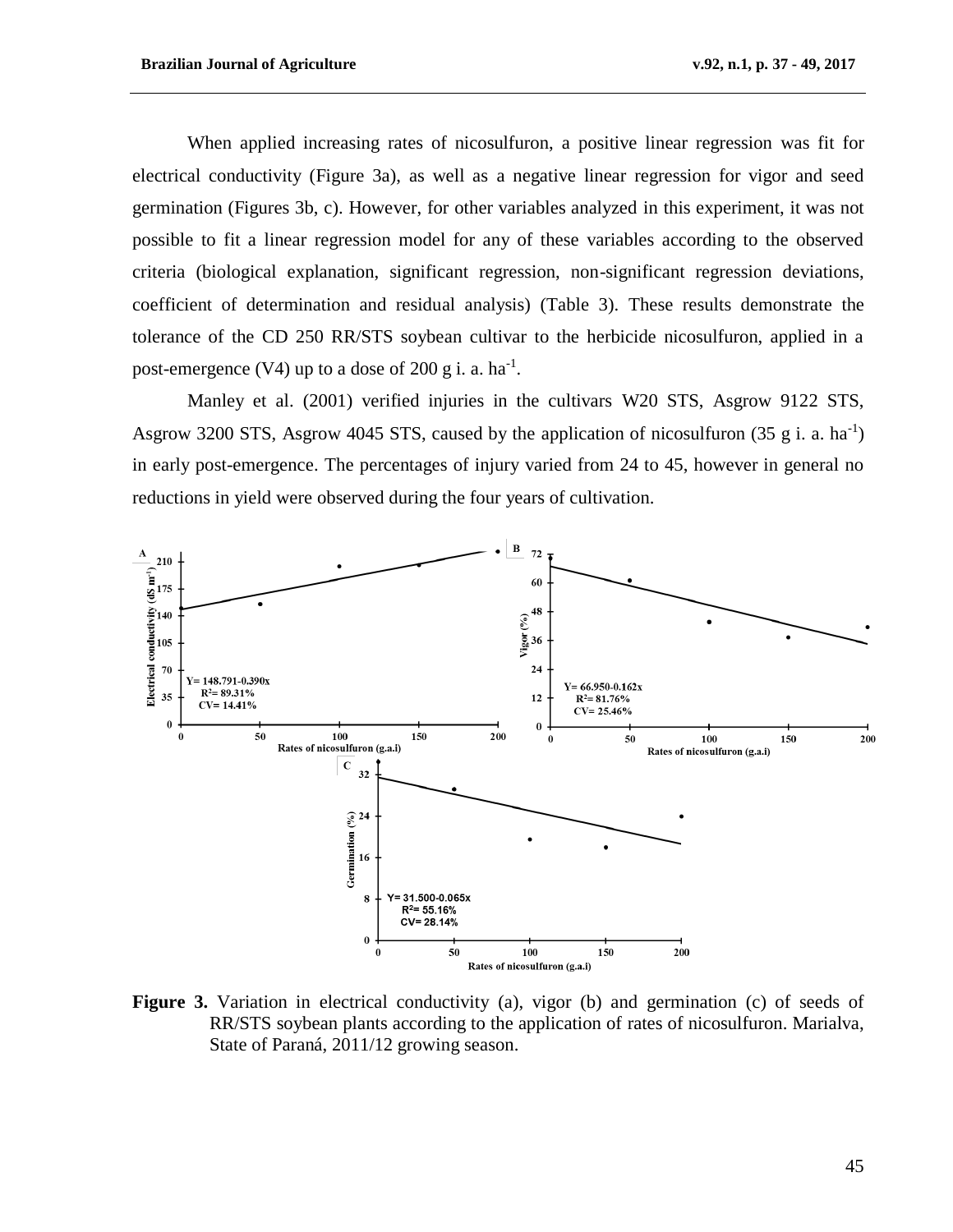|                                |       | $\circ$    | O<br>.  |           |            |            |       |
|--------------------------------|-------|------------|---------|-----------|------------|------------|-------|
| Rates<br>$(g a. i. ha^{-1})^*$ | H     | <b>NPP</b> | Yield   | <b>SM</b> | $C$ lo $A$ | $C$ lo $B$ | CloT  |
| $\overline{0}$                 | 68.25 | 21.54      | 1438.00 | 11.79     | 29.61      | 8.02       | 37.63 |
| 50                             | 67.79 | 23.35      | 1410.13 | 11.29     | 29.42      | 7.05       | 36.43 |
| 100                            | 68.09 | 26.04      | 1306.33 | 10.97     | 29.45      | 7.57       | 36.95 |
| 150                            | 66.83 | 24.63      | 1140.32 | 11.36     | 30.55      | 7.99       | 38.53 |
| 200                            | 67.29 | 23.54      | 1137.31 | 11.48     | 29.65      | 8.19       | 37.83 |
| Mean                           | 67.65 | 23.80      | 1286.41 | 11.38     | 29.73      | 7.76       | 37.47 |
| $C.V.$ $(\%)$                  | 4.53  | 12.81      | 18.47   | 5.06      | 5.32       | 9.83       | 5.71  |

**Table 3.** Response of the variables to the application of nicosulfuron (experiment III). Marialva, State of Paraná, 2011/12 growing season.

\*Grams of active ingredient per hectare.

H: plant height (cm), NPP: number of pods per plant<sup>-1</sup>, yield (kg ha<sup>-1</sup>), SM: 100-seed mass (g), CloA: chlorophyll A, CloB: chlorophyll B, CloT: total chlorophyll, EC: electrical conductivity (dS m<sup>-1</sup>), VIG: vigor (%) and GER: seed germination (%).

Higher rates of this sulfonylurea cause damage to the physiological quality of soybean seeds (non-STS cultivars), and a decrease in germination and vigor can be observed, as well as an increase in salinity through the measurement of the electrical conductivity, impairing the quality of this seed. High rates of this herbicide can cause deleterious effects even to plants that are tolerant to it, as observed by Dan et al. (2010) in maize hybrids subjected to high rates of nicosulfuron.

In order to evaluate the effect of the herbicide on the quality of seeds, it is necessary to consider the phenological stage of the plant when dealing with pre-harvest desiccation (GUIMARÃES et al., 2012). In the present case that employed technology that confers tolerance to the group of sulfonylureas, the factor that interfered with the quality was high rates of nicosulfuron.

Crop injury was evaluated in the three experiments at 7, 14, 21 and 28 DAA. However, no percentage scores were recorded, since the soybean plants showed no symptoms of injury, results in accordance with those observed for most of the other variables.

It should also be noted that the low yields for the three experiments can be explained by the low rainfall in the month of December, during the end of the vegetative period and the beginning of the soybean reproductive period.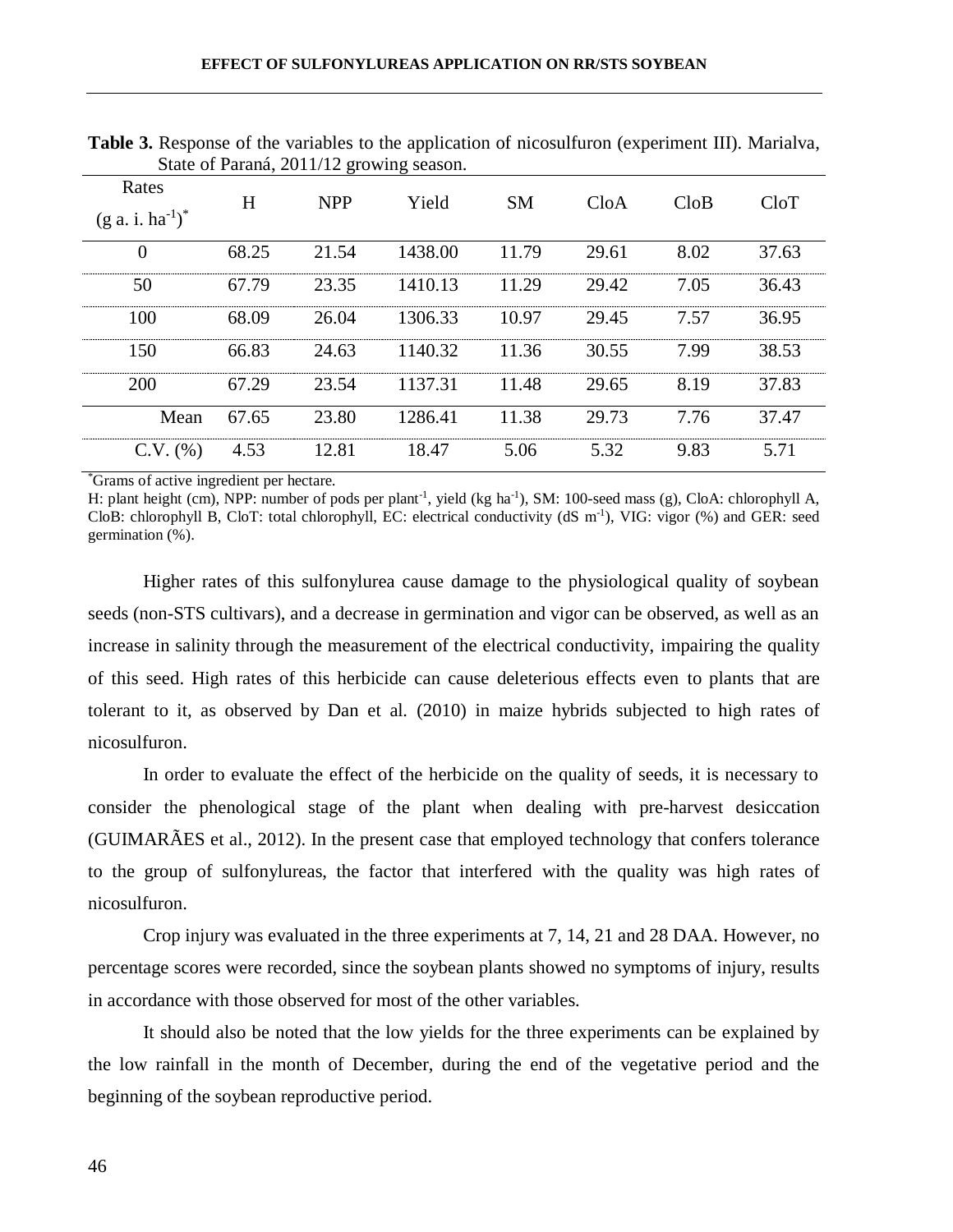The high tolerance of the CD 250 RR/STS cultivar to the application of chlorimuron-ethyl is shown, up to the maximum rate used  $(60 \text{ g a. i. ha}^{-1})$ . The maximum recommended rate of chlorimuron-ethyl for non-STS soybean cultivars is 20 g i. a. ha<sup>-1</sup> (RODRIGUES & ALMEIDA, 2011), that is, three times lower than the maximum dose tested in this study. According to Roso & Vidal (2011), STS cultivars tolerate rates up to four times higher than the maximum recommended dose of chlorimuron-ethyl. The herbicides metsulfuron-methyl and nicosulfuron have no records for application in soybean (RODRIGUES & ALMEIDA, 2011), nor is there an exact decision on the use of these and other sulfonylureas in STS soybeans. In general, the results presented herein indicate tolerance of the CD 250 RR/STS cultivar to the application of metsulfuron-methyl and nicosulfuron, up to the rates of 7.2 and 200 g a. i. ha<sup>-1</sup>. Studies like this are of great importance in decision making about the use of sulfonylureas in STS soybeans.

Nevertheless, it is necessary to continue the investigation on STS materials, with the use of different sulfonylureas, different genotypes and multiple soil and climate conditions, aiming to gather information that may support the safe positioning of this technology, as there are rare reports in the literature on this technology, which has great potential of use by farmers in the management of weeds.

### **CONCLUSIONS**

The CD 250 RR/STS soybean cultivar was tolerant to the herbicides chlorimuron-ethyl, metsulfuron-methyl and nicosulfuron at the recommended rates. However, with the addition of nicosulfuron and metsulfuron-methyl, injuries may be observed in some variables under the study conditions.

### **ACKNOWLEDGEMENTS**

We would like to thank the farmers Alfredo Albrecht and Eduardo de Pintor for collaboration and support during the setup and conduction of the experiments.

#### **REFERENCES**

BRASIL. Ministério da Agricultura, Pecuária e Abastecimento. 2009. **Regras para análise de sementes.** Brasília: Secretaria de Defesa Agropecuária, 398p.

BROWN, H. M. 1990. Mode of action, crop selectivity, and soil relations of the sulfonylurea herbicides. **Pesticide Science**, Hoboken, v.29, p.263-281.

CÉLERES. 2015. **Informativo biotecnologia:** safra 2014/2015, terceiro levantamento, julho de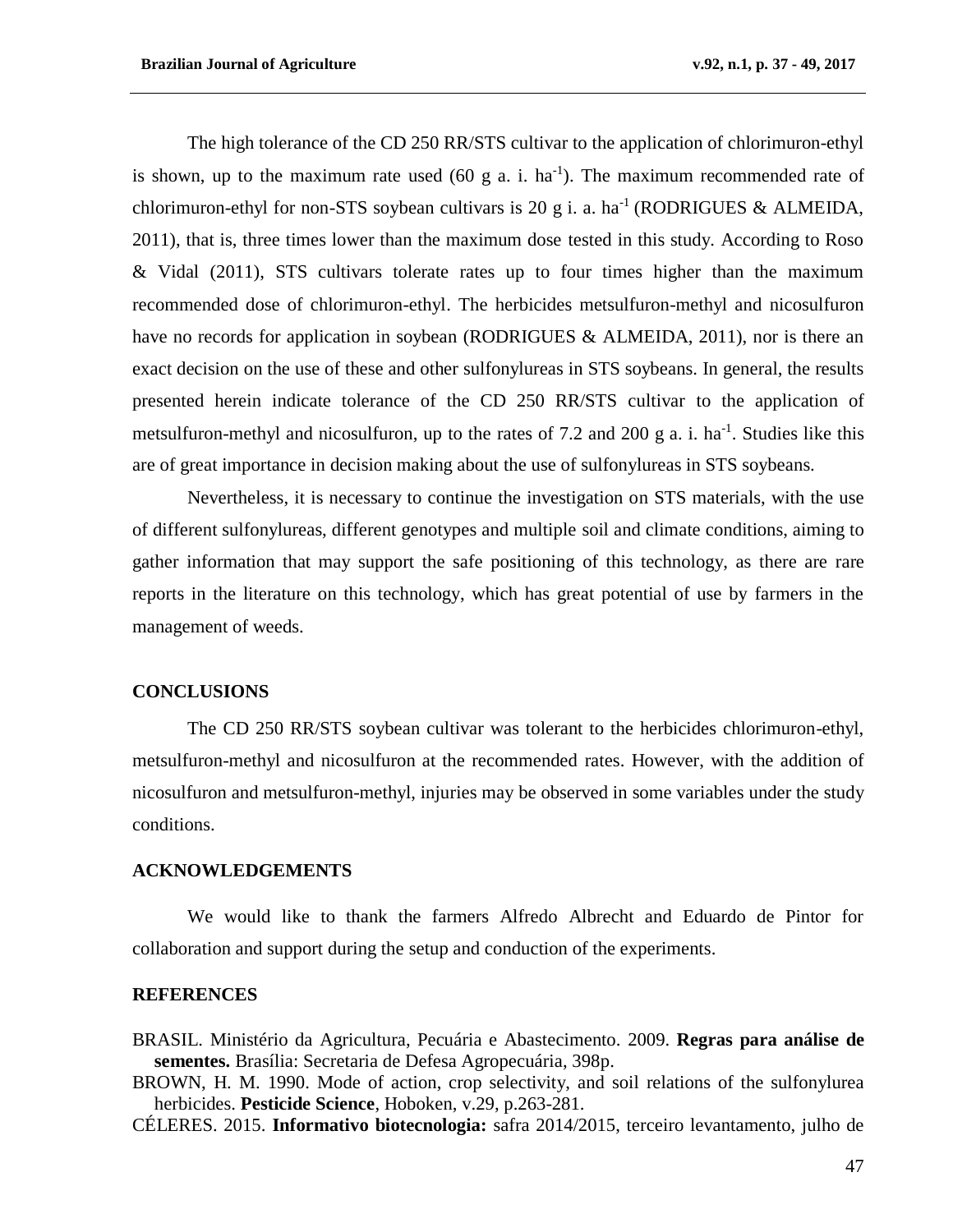2015. Uberlândia, 7p.

- CONPANHIA NACIOANAL DE ABASTECIMENTO CONAB. 2016. **Acompanhamento da safra brasileira:** grãos: safra 2015/2016, nono levantamento, junho de 2016. Brasília, 174p.
- COODETEC. 2011. **Sistema STS.** Available at: <http://www.coodetec.com.br/sts/>. Acesso em: 21 de maio de 2014.
- COODETEC. 2012. **2012 – Guia de produtos.** Available at: <http://www.coodetec.com.br/downloads/Guia\_de\_produtos\_Soja\_\_Sul\_e\_Paraguai.pdf>. Access in: 11 jul. 2015.
- DAN, H. A.; BARROSO, A. L. L.; BRAZ, G. B. P.; DAN, L. G. M.; FERREIRA FILHO, W. C.; MENEZES, C. C. E. 2010. Seletividade do nicosulfuron e da mistura com atrazine na cultura do milho. **Revista Agrarian**, Dourados, v.3, p.243-252.
- EBERLEIN, C. V.; GUTTIERI, M. J.; MALLORY-SMITH, C. A.; THILL, D. C.; BAERG, R. J. 1997. Altered acetolactate synthase activity in ALS - inhibitor resistant prickly lettuce (Lactuca serriola). **Weed Science,** Lawrence, v.45, p.212-217.
- EMPRESA BRASILEIRA DE PESQUISA AGROPECUÁRIA EMBRAPA. 2011. **Tecnologias de produção de soja:** região central do Brasil 2012 e 2013. Londrina: Embrapa Soja, 262p.
- FALKER. 2009. **Medidor Eletrônico de Teor de Clorofila - clorofiLOG**. Available at: <http://www.falker.com.br/Produto.php?id=4>. Access in: 28 jan. 2016.
- FEHR, W. R.; CAVINESS, C. E.; BURMOOD, D. T.; PENNINGTON, J. S. 1971. Stage of development description for soybean, *Glycine max* (L.) Merrill. **Crop Science,** Malden, v.11, p.929-931.
- FRANÇA NETO, J. B.; HENNING, A. A. 1992. **DIACOM:** diagnóstico completo da qualidade da semente de soja. Londrina: Embrapa-CNPSo, 22p.
- GHIO, C.; RAMOS, M. L.; ALTIERI, E.; BULOS, M; SALA, C. A. 2013. Molecular characterization of Als1, an acetohydroxyacid synthase mutation conferring resistance to sulfonylurea herbicides in soybean. **Theoretical and Applied Genetics**, Stuttgart, v.126, p.2957–2968.
- GUIMARÃES, V. F.; HOLLMANN, M. J.; FIOREZE, S. L.; ECHER, M. M. ; RODRIGUES-COSTA, A. C. P.; ANDREOTTI, M. 2012. Produtividade e qualidade de sementes de soja em função de estádios de dessecação e herbicidas. **Planta Daninha,** Viçosa, v.30, p.567-573.
- INSTITUTO AGRONÔMICO DO PARANÁ IAPAR. 1987. **Cartas climáticas básicas do Estado do Paraná.** Londrina, 35p.
- LOEFFLER, T. M.; TEKRONY, D. M.; EGLI, D. B. 1988. The bulk conductivity test as an indicator of soybean seed quality. **Journal of Seed Technology,** Moline, v.12, p.37-53.
- MANLEY, B. S.; WILSON, H. P.; HINES, T. E. 2001. Weed management and crop rotations influence populations of several broadleaf weeds. **Weed Science,** Lawrence, v.49, p.106-122.
- MEROTTO JÚNIOR, A.; VIDAL, R. A.; FLECK, N. G. 2000. Tolerância da cultivar de soja Coodetec 201 aos herbicidas inibidores de ALS. **Planta Daninha**, Viçosa, v.18, p. 93-102.
- OLIVEIRA JÚNIOR, R. S. 2011. Mecanismos de Ação dos Herbicidas. In: OLIVEIRA JÚNIOR, R. S.; CONSTANTIN, J.; INOUE, M. H.; (ed.). **Biologia e Manejo de Plantas Daninhas**. Curitiba: Omnipax, p.141-192
- PIMENTEL-GOMES, F.; GARCIA, C. H. 2002. **Estatística aplicada a experimentos agronômicos e florestais:** exposição com exemplos e orientações para uso de aplicativos. Piracicaba: FEALQ, 309p.
- REDDY; K. N.; WHITING, K. 2000. Weed Control and Economic Comparisons of Glyphosate-Resistant, Sulfonylurea-Tolerant, and Conventional Soybean (*Glycine max*) Systems. **Weed Technology,** Lawrence, v.14, p.204–211.